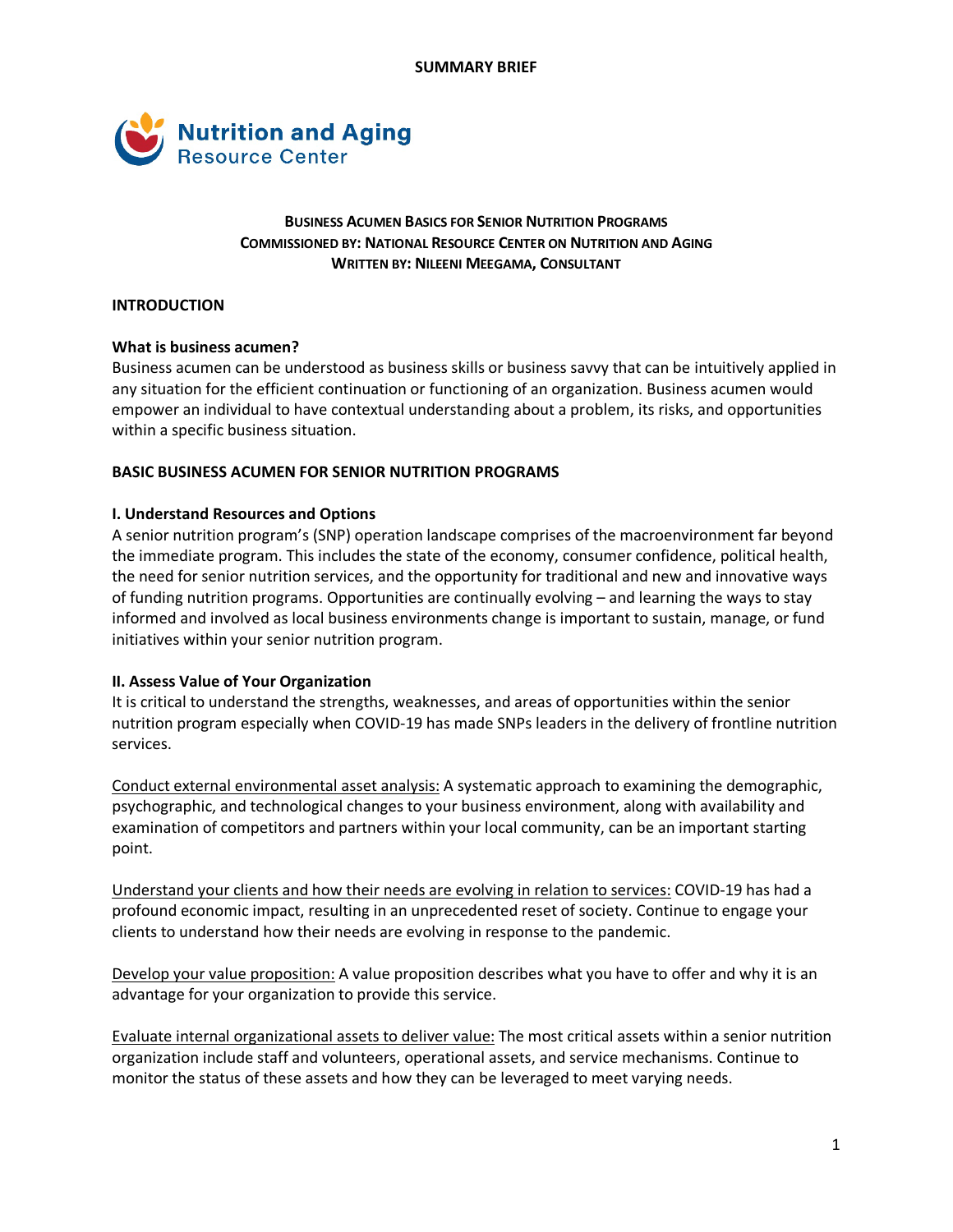### **SUMMARY BRIEF**

## **III. Build Relationships with Partners**

There are various types of partnerships that SNPs can enter into, including formal or informal relationships; short-term or long-term partnerships; collaborations that involve financial exchange, service exchange, or both; and finally, single stakeholder or multi-stakeholder relationships.

# Partnership Readiness Steps:

- 1. Set clear expectations at the outset of exploring potential partners.
- 2. Clarify roles and establish the stakeholders as part of a single team. As relationships take time to grow, consider starting small with room for growth into a more robust relationship. A best practice in successful partnerships is transparency and openness to understanding the complete context of the opportunity.
- 3. Build trust with the potential partners.
- 4. Discuss measures of progress and success for the partnership.
- 5. Conduct assessments to revise or refine the partnership relationship.

# **IV. Deliver Measurable Impact**

To understand and communicate the success and impact of any program or initiative, there is a need for data to relay this information to key stakeholders (i.e., clients, partners, the community, funders, donors, etc.). SNPs by nature of the work they do, collect, manage, and process large volumes of data routinely. As such, all SNPs are involved with channeling data along a four-stage life cycle.

# Data Collection:

Data can be qualitative or quantitative, and there can be data in small sample sizes or large aggregated data troves. Some frequently used data collection methods include surveys; focus groups; or individual interviews conducted by phone, email, or in-person (prior to the pandemic).

## Data Management:

There are different types of data, and most data is provided with an understanding and expectation of trust and security in the person or organization that is collecting this data.

# Data Processing:

Data can help inform decision making and strategy development through data analysis and insights. For SNPs, simple data sets can be easily analyzed in-house, but more sophisticated or aggregated data may be better analyzed by a statistician or data analytics partner.

## Data Distribution:

Data results and insights can be distributed on multiple platforms (online or offline) to reach your target audience. It is important to remember that in today's world, data is an asset that can be leveraged to communicate your SNP's impact and to inform lessons learned, especially through the COVID-19 pandemic.

## **CONCLUSION**

Senior nutrition programs (SNPs) are a trusted and vital provider of valuable home- and communitybased services to support healthy aging. To remain competitive, expand services to meet the growing need, and continue to serve the increasingly diverse older adult population of today and tomorrow, SNPs can benefit from adding business acumen basics outlined in this brief to their professional "toolbox."